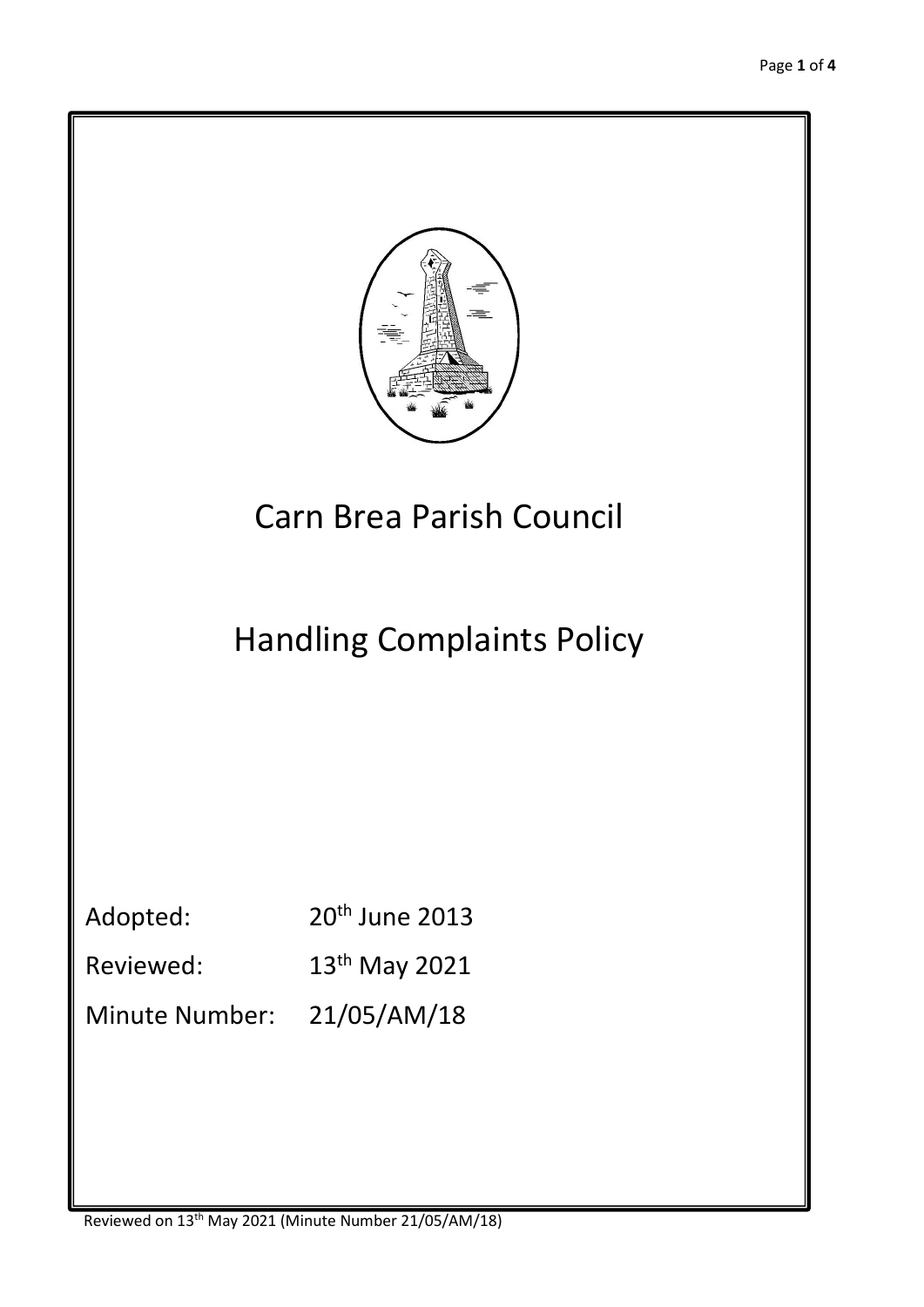#### **CARN BREA PARISH COUNCIL**

## **CODE OF PRACTICE FOR HANDLING COMPLAINTS**

## **INTRODUCTION**

Carn Brea Parish Council recognises that from time to time there will be concerns expressed by members of the public over the activities of the Council or one of its members or employees. To address these issues the Council has adopted a procedure for the handling of complaints. This procedure allows people to have a form of address to the Council if they feel they have a complaint, or have been unfairly treated in their dealings with the Council staff, Councillors, the Council or its Committees.

### **WHAT IS A COMPLAINT?**

A complaint is an expression of dissatisfaction by one or more members of the public about the Council's action or lack of action or about the standard of service, whether the action was taken or the service provided by the Council itself or a person or body acting on behalf of the Council.

## **WHETHER THE COMPLAINTS PROCEDURE IS APPROPRIATE**

It will not be appropriate to deal with all complaints from members of the public under the complaints procedure. The Council will engage other procedure/bodies in respect of the following types of complaint:

| <b>Type of Conduct</b> | <b>Refer to</b>                                                                                                                    |
|------------------------|------------------------------------------------------------------------------------------------------------------------------------|
| Financial irregularity | Local elector's statutory right to object Council's<br>audit of accounts pursuant to s. 16 Audit<br>Commission Act 1998.           |
| Criminal activity      | The police                                                                                                                         |
| Member conduct         | A complaint relating to a member's failure to<br>comply with a council's code of conduct must be<br>submitted to Cornwall Council. |
| Employee conduct       | Internal disciplinary procedure                                                                                                    |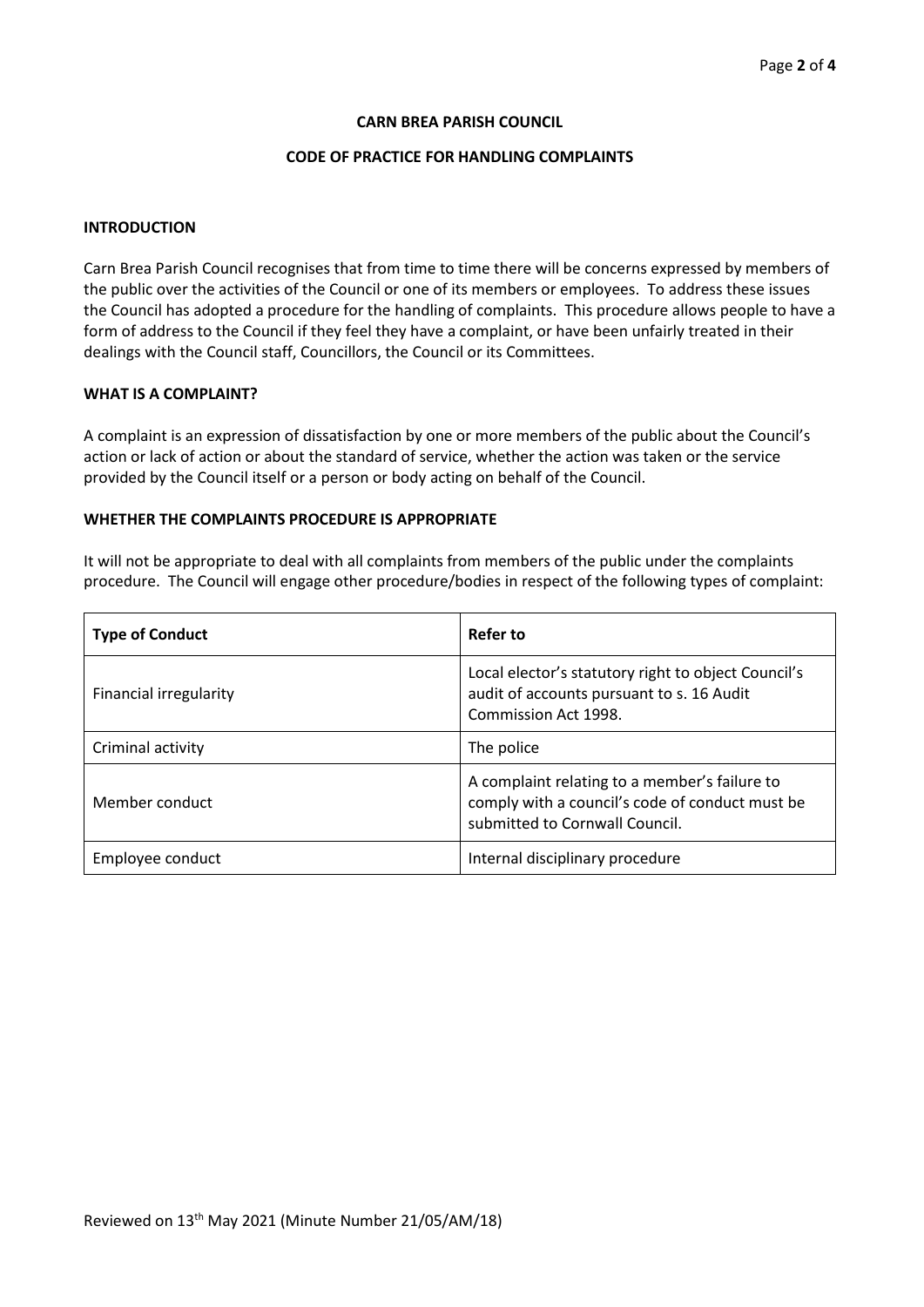#### **VERBAL COMPLAINTS**

- 1. On receipt of a complaint in person the Clerk will try to satisfy the complainant immediately or as soon as is practicable.
- 2. If the Clerk is unable to satisfy the complainant immediately, then full details of the complaint together with the complainant's telephone number etc. will be recorded so that a further verbal response can be made as soon as possible.
- 3. If a verbal response is unable to satisfy, then the Clerk will ask that the complaint be put in writing in order that it can be investigated more fully.

# **WRITTEN COMPLAINTS**

- 1. On receiving a written complaint, the Clerk shall try to settle the matter in a timely fashion.
- 2. If the complaint is about the behaviour of an employee of the Council, the Clerk must also notify the person and offer the opportunity for comment on the matter in which it is intended to try and settle the complaint.
- 3. If necessary, the Clerk will send a holding letter to the complainant to allow further time to address the issues raised.
- 4. The Clerk or Chairman shall bring any written complaint which has not been settled to the next meeting of the Council and the Clerk shall notify the complainant of the date of the meeting. The Complainant will be offered the opportunity to explain the nature of the complaint to the meeting. The Clerk shall consult with the Chairman/Vice Chairman to consider whether the written complaint warrants discussion at a Council meeting in the absence of the press and public, and the decision on the complaint shall be announced at the Council meeting in public.
- 5. The Clerk will communicate in writing to the complainant, the decision that has been made by the Council and the nature of any action taken by the Council.